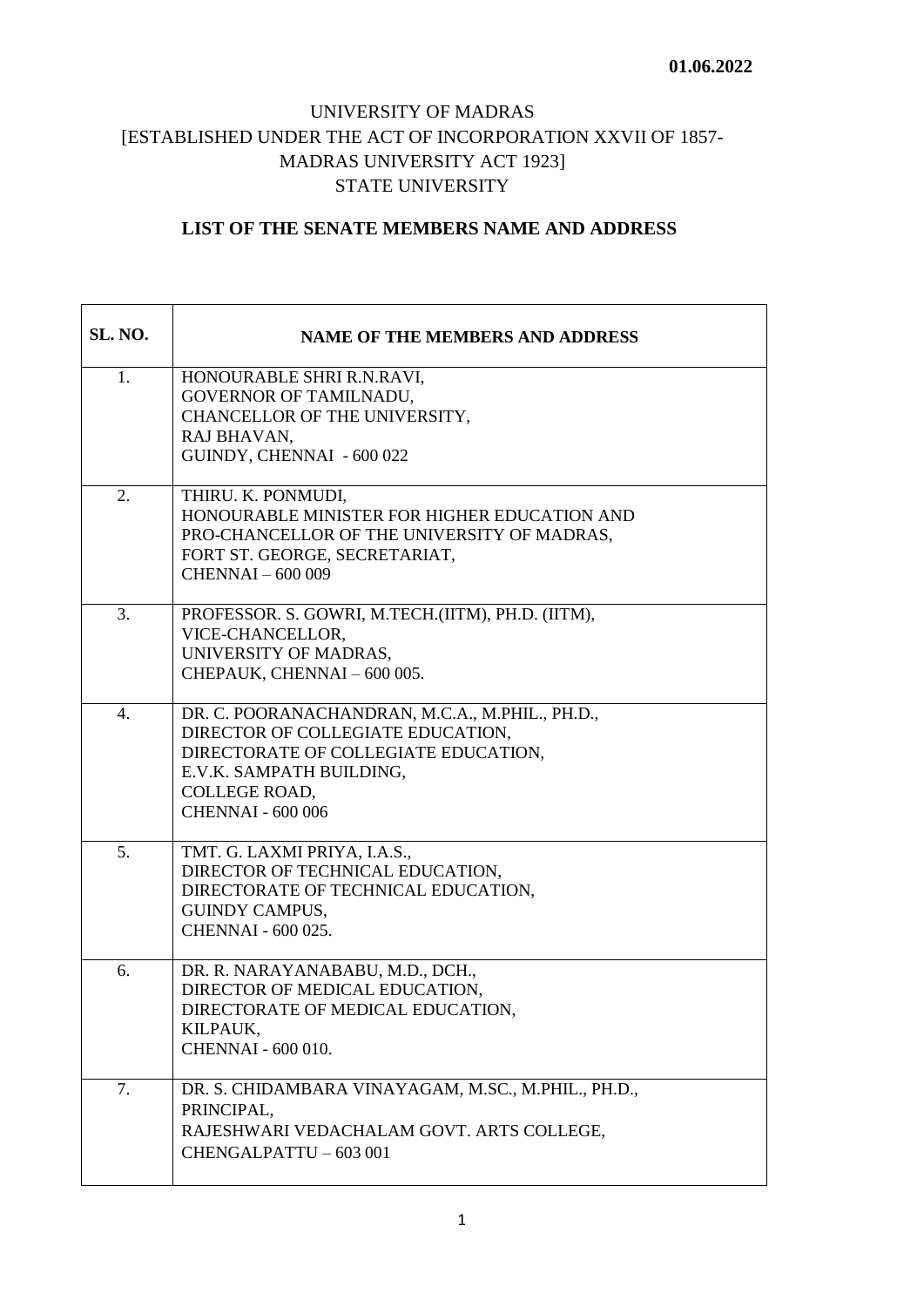| 8.  | DR.K.SATYANARAYANA, M.SC., M.PHIL., PH.D.,<br>PRINCIPAL.<br>SINDHI COLLEGE OF ARTS AND SCIENCE,<br>146, POONAMALLEE HIGH ROAD,<br>CHENNAI-600 077.                                    |
|-----|---------------------------------------------------------------------------------------------------------------------------------------------------------------------------------------|
| 9.  | DR.K.R.VENKATESAN, M.A.,M.PHIL., PH.D.,<br>PRINCIPAL,<br>SRI SANKARA ARTS AND SCIENCE COLLEGE,<br>ENATHUR, KANCHIPURAM - 631 561.                                                     |
| 10. | DR. R. MEGANATHAN, M.COM., M.PHIL., M.B.A., PH.D.,<br>PRINCIPAL,<br>MOHAMED SATHAK COLLEGE OF ARTS AND SCIENCE,<br>SHOLINGANALLUR,<br><b>CHENNAI - 600 119.</b>                       |
| 11. | DR. K. VENKATESAN, M.A., M.PHIL., PH.D.,<br>PRINCIPAL.<br>KANCHI SHRI KRISHNA COLLEGE OF ARTS AND SCIENCE,<br>KILAMBI, KRISHNAPURAM,<br>KANCHIPURAM - 631 551.                        |
| 12. | DR.S.RAMANATHAN, M.COM., M.PHIL., PH.D.,<br>PRINCIPAL,<br>ASAN MEMORIAL COLLEGE OF ARTS AND SCIENCE,<br>VELACHERRY-TAMBARAM ROAD, JALADAMPET,<br><b>CHENNAI-600 100.</b>              |
| 13. | DR.M.UMA, M.SC.,M.PHIL., PH.D.,<br>PRINCIPAL,<br>PRINCE SHRI VENKATESHWAR ARTS & SCIENCE COLLEGE<br>GOWRIVAKKAM,<br>CHENNAI - 600 073.                                                |
| 14. | DR.S.THIRUMAGAN, M.SC., M.B.A., M.A., M.PHIL., PH.D.,<br>PRINCIPAL,<br>HINDUSTAN COLLEGE OF ARTS AND SCIENCE,<br>RAJIV GANDHI ROAD(OMR),<br>PADUR, KELAMBAKKAM,<br>CHENNAI - 603 103. |
| 15. | DR. S. KAMALAKKANNAN, M.P.ED., M.PHIL., PH.D.,<br>PRINCIPAL,<br>ANNAI THERASA ARTS AND SCIENCE COLLEGE,<br>SADRAS ROAD, MANGALAM,<br>THIRUKAZHUKUNDRAM - 603 109.                     |
| 16. | DR.KAMALA BALAKRISHNAN, M.COM., M.PHIL., PH.D.,<br>PRINCIPAL,<br>ANNAI VIOLET ARTS AND SCIENCE COLLEGE,<br>NO.53, MENAMBEDU, AMBATUR, CHENNAI - 600 053.                              |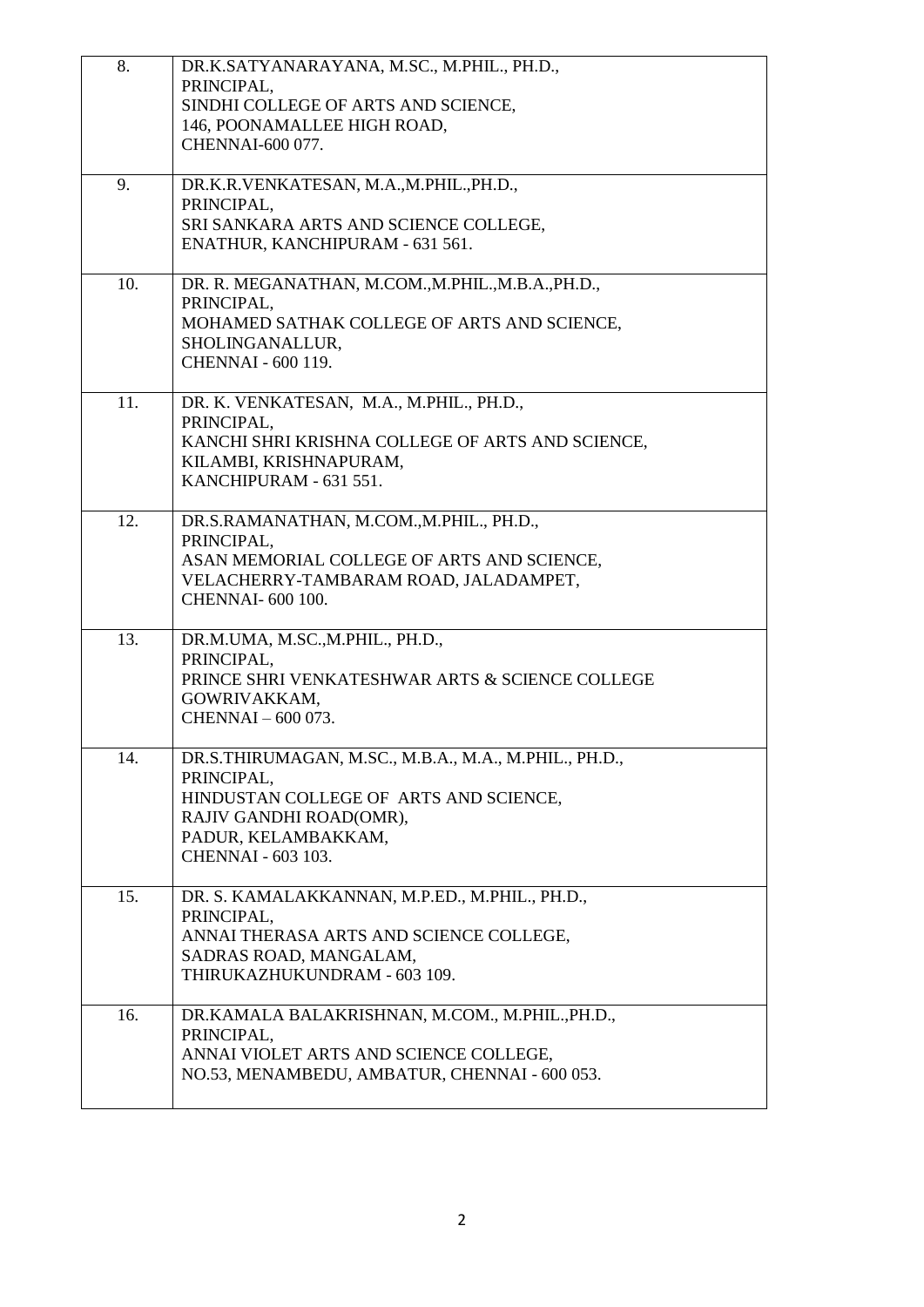| 17. | DR. V. UMA DEVI, M.C.A., M.PHIL., PH.D.,<br>PRINCIPAL,                               |
|-----|--------------------------------------------------------------------------------------|
|     | NEW PRINCE SHRI BHAVANI ARTS AND SCIENCE COLLEGE,                                    |
|     | MEDAVAKKAM,<br>CHENNAI - 600 100.                                                    |
| 18. | DR.(MRS).N.L.AMUDHAYEE., M.COM., M.PHIL., PH.D.,                                     |
|     | PRINCIPAL,                                                                           |
|     | THIRUMURUGAN ARTS AND SCIENCE COLLEGE FOR WOMEN,<br>KOSVANPALAYAM, THIRUPPASUR P.O., |
|     | THIRUVALLUR - 631 203.                                                               |
| 19. | DR.V.LAKSHMIPATHY, M.A.,M.PHIL., PH.D.,                                              |
|     | PRINCIPAL,<br>SRIDEVI ARTS AND SCIENCE COLLEGE,                                      |
|     | KRISHNAPURAM, PONNERI - 601 204.                                                     |
|     |                                                                                      |
| 20. | DR.C.SHALINI, M.COM ., M.PHIL., PH.D.,<br>PRINCIPAL,                                 |
|     | VIDHYA SAGAR WOMEN'S COLLEGE OF ARTS & SCIENCE,                                      |
|     | G.S.T. ROAD, VEDANARAYANAPURAM,<br>CHENGALPATTU - 603 111                            |
|     |                                                                                      |
| 21. | DR. P. SENTHILKUMAAR, M.SC., PH.D.,                                                  |
|     | PRINCIPAL,<br>SIR THEAGARAYA COLLEGE,                                                |
|     | OLD NO.345, NEW NO. 1047, T.H. ROAD,                                                 |
|     | OLD WASHERMENPET, CHENNAI - 600 021.                                                 |
| 22. | DR. (TMT.) S. KOTHAI, M.SC., M. PHIL., PH.D.,                                        |
|     | PRINCIPAL,<br>ETHIRAJ COLLEGE FOR WOMEN (AUTONOMOUS),                                |
|     | EGMORE, CHENNAI - 600 008.                                                           |
| 23. | DR.(MRS.) SHANAZ AHAMED, M.SC., M.PHIL., PH.D.,                                      |
|     | PRINCIPAL,<br>JUSTICE BASHEER AHMED SAYEED COLLEGE FOR WOMEN,                        |
|     | NO. 56, K.B.DASAN ROAD,                                                              |
|     | TEYNAMPET, CHENNAI - 600 018.                                                        |
| 24. | DR. ROSY JOSEPH, M.SC., M.PHIL., PH.D.,                                              |
|     | PRINCIPAL,<br>STELLA MARIS COLLEGE (AUTONOMOUS),                                     |
|     | 17, CATHEDRAL ROAD,                                                                  |
|     | CHENNAI $-600086$ .                                                                  |
| 25. | DR. LILIAN JASPER, M.A., M.PHIL., PH.D                                               |
|     | PRINCIPAL,<br>WOMEN'S CHRISTIAN COLLEGE,                                             |
|     | COLLEGE ROAD, CHENNAI - 600 006.                                                     |
| 26. | DR. T. V. S. PADMAJA, M.A., PH.D.,                                                   |
|     | PRINCIPAL,                                                                           |
|     | VALLIAMMAL COLLEGE FOR WOMEN,<br>E-9, ANNA NAGAR EAST,                               |
|     | <b>CHENNAI - 600 102.</b>                                                            |
|     |                                                                                      |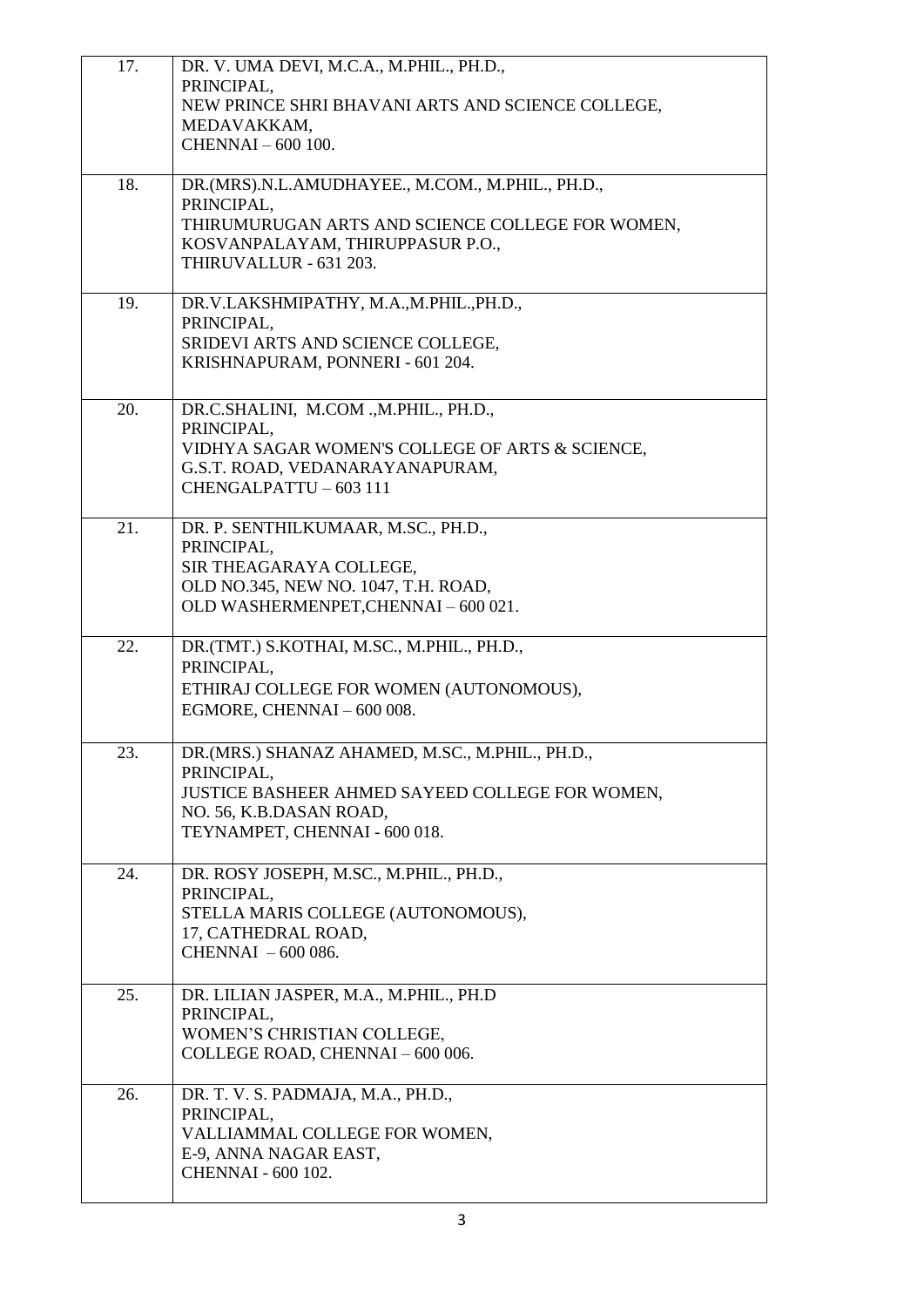| 27. | DR. M. K. MALATHI, M.COM., M.PHIL., PH.D., M.B.A., PGDBA,<br>PRINCIPAL,<br>GURU SHREE SHANTIVIJAI JAIN COLLEGE FOR WOMEN,<br>96, VEPERY HIGH ROAD, CHENNAI - 600 007.                                |
|-----|------------------------------------------------------------------------------------------------------------------------------------------------------------------------------------------------------|
| 28. | DR. LALITHA BALAKRISHNAN. M.COM., M.PHIL., PH.D.,<br>PRINCIPAL,<br>M.O.P. VAISHNAV COLLEGE FOR WOMEN,<br>20, IV LANE, NUNGAMBAKKAM,<br>CHENNAI - 600 034.                                            |
| 29. | DR.S.PANNEERSELVAM, M.COM., M.PHIL, B.ED., PH.D.<br>PRINCIPAL,<br>ST. LOUIS COLLEGE FOR THE DEAF,<br>ADYAR, CHENNAI - 600 020.                                                                       |
| 30. | DR.R.MANIMEKALAI, M.SC.,M.TECH., PH.D.,<br>PRINCIPAL,<br>DR.MGR JANAKI COLLEGE OF ARTS AND SCIENCE FOR WOMEN,<br>SATHYABAMA MGR MALIGAI,<br>11 AND 13, DURGABAI DESHMUKH ROAD,<br>CHENNAI - 600 028. |
| 31. | DR.P.T.VIJAYSHREE, M.A., PH.D.,<br>PRINCIPAL,<br>KUMARARANI MEENA MUTHIAH COLLEGE OF<br>ARTS AND SCIENCE (CO-ED),<br>NO. 4, CRESCENT AVENUE ROAD,<br>GANDHI NAGAR, ADYAR, CHENNAI - 600 020.         |
| 32. | DR.(MRS.)R.SANTHI, M.SC.,B.ED.,PH.D.,<br>PRINCIPAL,<br>TAGORE COLLEGE OF ARTS AND SCIENCE,<br>CHROMPET,<br>CHENNAI - 600 044.                                                                        |
| 33. | DR.T.MOHANASHREE, M.A., PH.D.,<br>PRINCIPAL,<br>SRI KANYAKA PARAMESWARI ARTS &<br>SCIENCE COLLEGE FOR WOMEN,<br>NO.1, AUDIAPPA STREET,<br>CHENNAI-600 001.                                           |
| 34. | DR. M.MOHANAKRISHNAN, M.COM., M.PHIL., M.B.A., PH.D.,<br>PRINCIPAL,<br>JAYAGOVIND HARIGOPAL AGARWAL AGARSEN COLLEGE,<br>MADHAVARAM, CHENNAI - 600 060.                                               |
| 35. | DR. S. RAJA SAMUEL, M.A., PH.D.,<br>PRINCIPAL,<br>MADRAS SCHOOL OF SOCIAL WORK,<br>32, CASA MAJOR ROAD,<br>EGMORE,<br>CHENNAI-600 008.                                                               |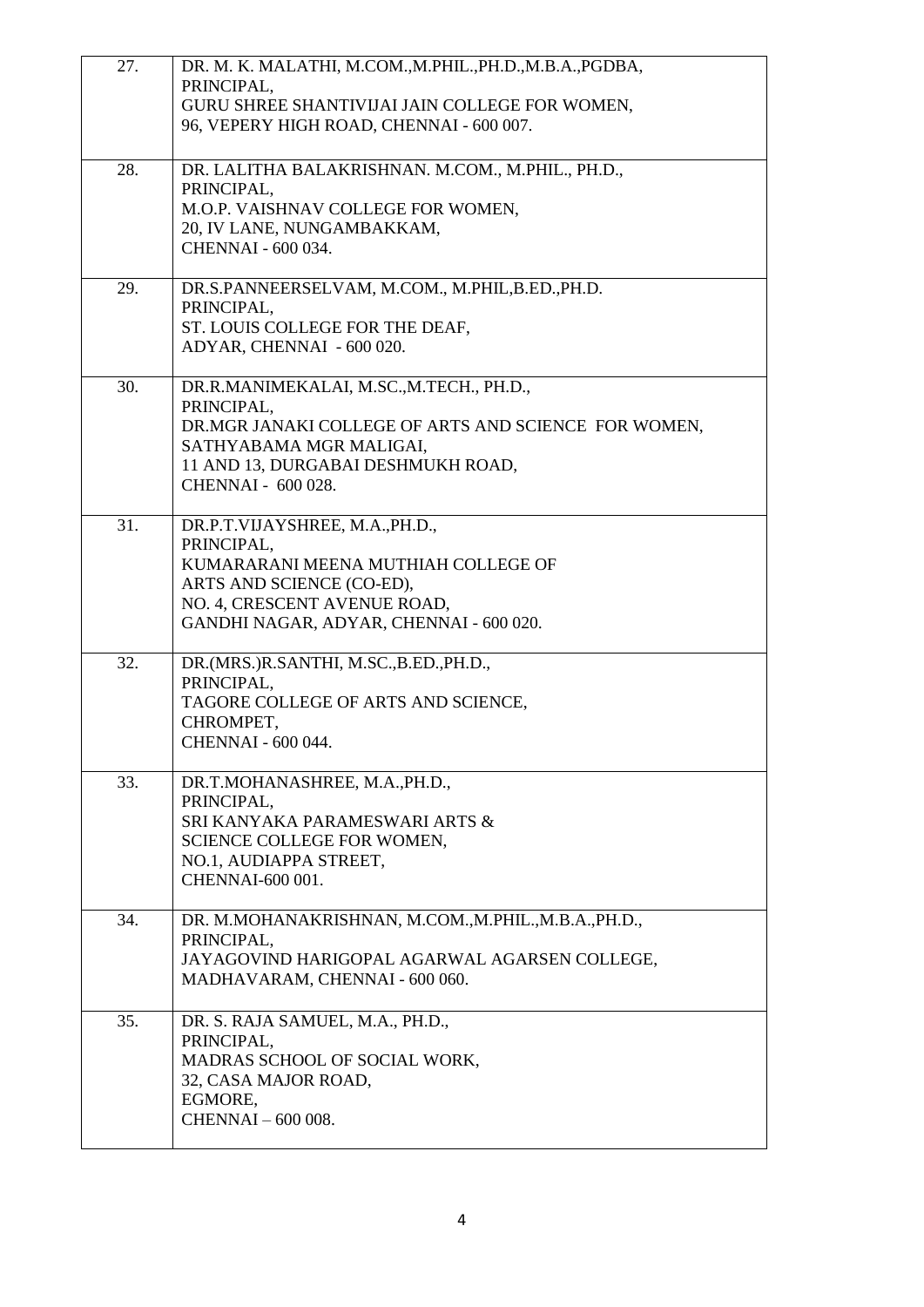| 36. | DR. K.SIVAKUMAR, M.COM., M.PHIL., PH.D.,<br>PRINCIPAL,<br>MADHA ARTS & SCIENCE COLLEGE,<br>ERANDAM KATTALAI, SADHANANDHAPURAM,<br>THANDALAM POST, CHENNAI - 600 128                                             |
|-----|-----------------------------------------------------------------------------------------------------------------------------------------------------------------------------------------------------------------|
| 37. | DR. R.ARASU, M.Com., M.B.A., M.Phil., Ph.D.,<br>PRINCIPAL, UNIVERSITY OF MADRAS ARTS AND SCIENCE COLLEGE,<br>(UNIVERSITY CONSTITUENT COLLEGE),<br>EAST COAST ROAD,<br>NEMMELI - 603 104, KANCHEEPURAM DISTRICT. |
| 38. | DR. N. LEELA, M.COM., M.PHIL., NET, MBA, SET, PH.D.,<br>PRINCIPAL,<br>VISHWAKSENA ARTS & SCIENCE COLLEGE FOR WOMEN,<br>POLLIVAKKAM,<br>SRIPERUMBADUR - THIRUVALLUR HIGHWAYS,<br>THIRUVALLUR - 602 002.          |
| 39. | DR. S.S.SUNDARAM, M.A., M.PHIL., PH.D.,<br>PROFESSOR AND HEAD,<br>DEPARTMENT OF INDIAN HISTORY,<br>UNIVERSITY OF MADRAS,<br>CHEPAUK CAMPUS, CHENNAI - 600 005.                                                  |
| 40. | DR. S. CHINNAMMAI, M.A., M.PHIL., PH.D.,<br>PROFESSOR AND HEAD,<br>DEPARTMENT OF ECONOMICS,<br>UNIVERSITY OF MADRAS,<br>CHEPAUK CAMPUS, CHENNAI - 600 005.                                                      |
| 41. | DR. M. UMA MAHESWARI,<br>PROFESSOR AND HEAD,<br>DEPARTMENT OF POLITICS AND PUBLIC ADMINISTRATION,<br>UNIVERSITY OF MADRAS,<br>CHEPAUK CAMPUS, CHENNAI - 600 005.                                                |
| 42. | DR. T. LAVANYA,<br>PROFESSOR AND HEAD,<br>DEPARTMENT OF PSYCHOLOGY,<br>UNIVERSITY OF MADRAS,<br>CHEPAUK CAMPUS, CHENNAI - 600 005.                                                                              |
| 43. | DR. P.KARTHE, M.SC., PH.D.,<br>PROFESSOR AND HEAD,<br>CENTRE OF ADV. STUDY IN CRYS & BIOPHYSICS,<br>UNIVERSITY OF MADRAS,<br>GUINDY CAMPUS, CHENNAI - 600 025.                                                  |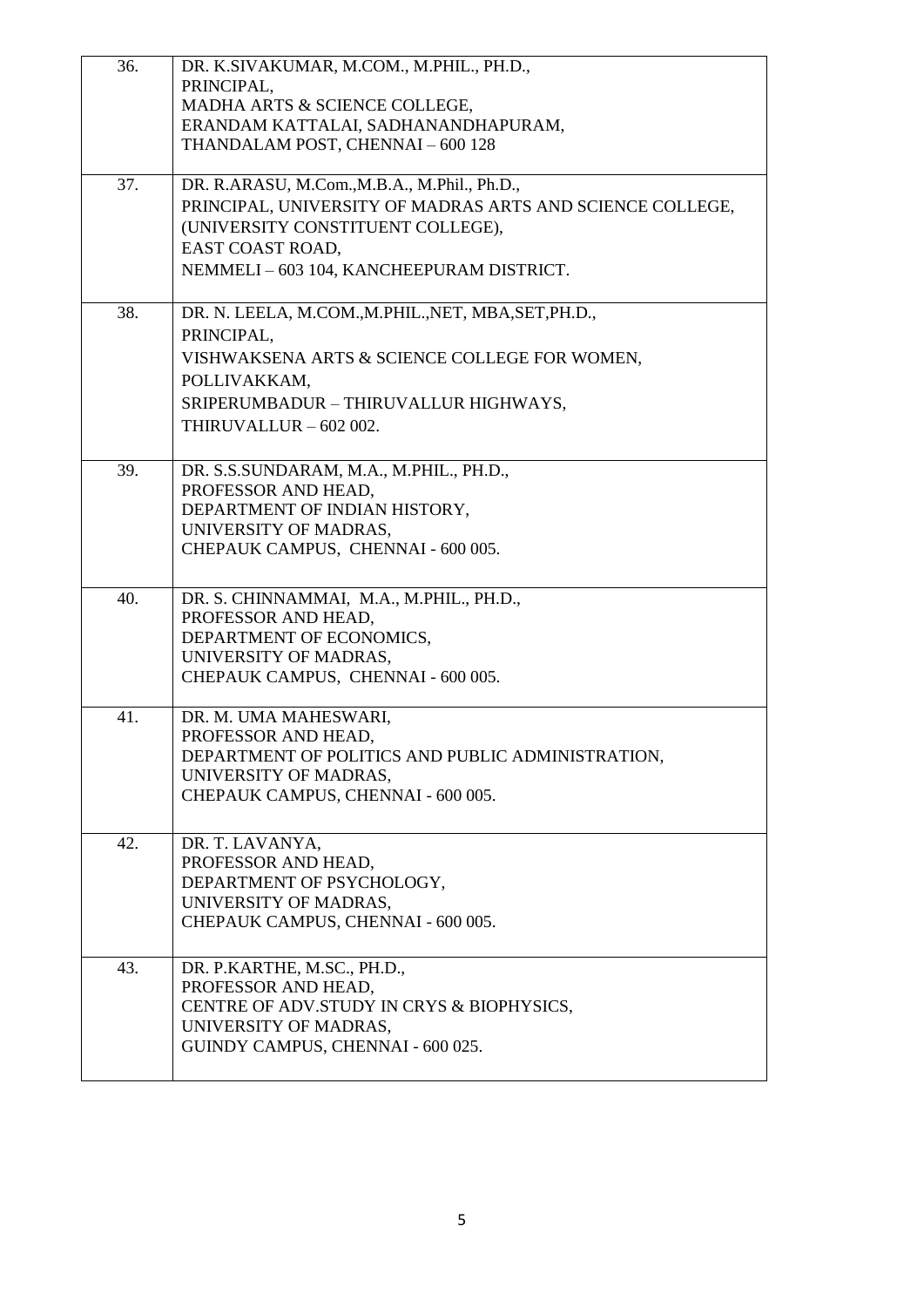| 44. | DR. RITA JOHN, M.SC., M.PHIL., PH.D.,                           |
|-----|-----------------------------------------------------------------|
|     | PROFESSOR AND HEAD,                                             |
|     | DEPARTMENT OF THEORETICAL PHYSICS,                              |
|     | UNIVERSITY OF MADRAS,                                           |
|     | GUINDY CAMPUS, CHENNAI - 600 025.                               |
|     |                                                                 |
| 45. | DR. C.VENKATESWARAN, PH.D.,                                     |
|     | PROFESSOR AND HEAD                                              |
|     | DEPARTMENT OF NUCLEAR PHYSICS,                                  |
|     | UNIVERSITY OF MADRAS,                                           |
|     | GUINDY CAMPUS, CHENNAI - 600 025.                               |
|     |                                                                 |
| 46. | DR. A.K.MOHANAKRISHNAN, M.SC., PH.D.,                           |
|     | PROFESSOR AND HEAD,                                             |
|     | DEPARTMENT OF ORGANIC CHEMISTRY,                                |
|     | UNIVERSITY OF MADRAS,                                           |
|     | GUINDY CAMPUS, CHENNAI - 600 025.                               |
| 47. | DR. K. PANDIAN,                                                 |
|     |                                                                 |
|     | PROFESSOR AND HEAD,                                             |
|     | DEPARTMENT OF INORGANIC CHEMISTRY,                              |
|     | UNIVERSITY OF MADRAS,                                           |
|     | <b>GUINDY CAMPUS,</b>                                           |
|     | CHENNAI - 600 025.                                              |
| 48. | DR. E.MURUGAN, M.SC., M.PHIL., PH.D., FRSC, FASCh.,             |
|     | PROFESSOR AND HEAD,                                             |
|     | DEPARTMENT OF PHYSICAL CHEMISTRY,                               |
|     | UNIVERSITY OF MADRAS,                                           |
|     | GUINDY CAMPUS, CHENNAI - 600 025.                               |
|     |                                                                 |
| 49. | DR. K. RAVICHANDRAN,                                            |
|     | PROFESSOR AND HEAD,                                             |
|     | DEPARTMENT OF ANALYTICAL CHEMISTRY,                             |
|     | UNIVERSITY OF MADRAS,                                           |
|     | <b>GUINDY CAMPUS,</b>                                           |
|     | CHENNAI - 600 025.                                              |
|     |                                                                 |
| 50. | DR. ELANGOVAN VELLAICHAMY, M.SC., PH.D.,<br>PROFESSOR AND HEAD, |
|     | DEPARTMENT OF BIO CHEMISTRY,                                    |
|     | UNIVERSITY OF MADRAS,                                           |
|     | GUINDY CAMPUS, CHENNAI - 600 025.                               |
|     |                                                                 |
| 51. | DR. N.MATHIVANAN, M.SC., PH.D.,                                 |
|     | PROFESSOR AND DIRECTOR,                                         |
|     | CENTRE FOR ADVANCED STUDY IN BOTANY,                            |
|     | UNIVERSITY OF MADRAS,                                           |
|     | GUINDY CAMPUS, CHENNAI - 600 025.                               |
|     |                                                                 |
|     |                                                                 |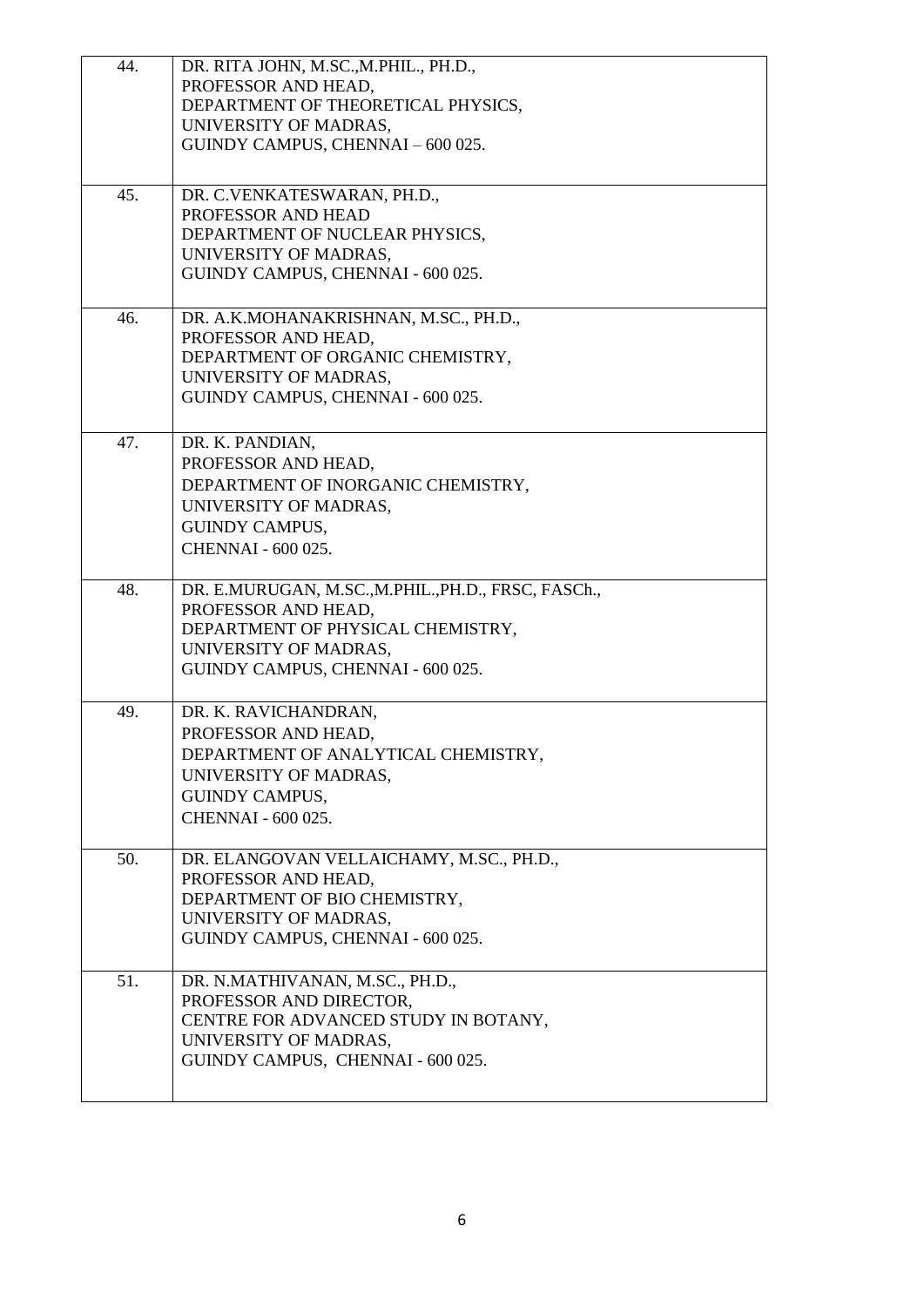| 52. | DR.S.JANARTHANAN,                                  |
|-----|----------------------------------------------------|
|     | PROFESSOR AND HEAD,                                |
|     | DEPARTMENT OF ZOOLOGY,                             |
|     | UNIVERSITY OF MADRAS,                              |
|     | GUINDY CAMPUS, CHENNAI - 600 025.                  |
|     |                                                    |
| 53. | DR. SHAIK MOHAMMAD HUSSAIN, M.SC., M.PHIL., PH.D., |
|     | PROFESSOR AND HEAD,                                |
|     | DEPARTMENT OF GEOLOGY,                             |
|     | UNIVERSITY OF MADRAS,                              |
|     | GUINDY CAMPUS, CHENNAI - 600 025.                  |
|     |                                                    |
| 54. | DR.R.R.KRISHNAMURTHY, M.SC.,M.PHIL.,M.TECH.,PH.D., |
|     | PROFESSOR AND HEAD,                                |
|     | DEPARTMENT OF APPLIED GEOLOGY,                     |
|     | UNIVERSITY OF MADRAS,                              |
|     | GUINDY CAMPUS, CHENNAI - 600 025.                  |
|     |                                                    |
| 55. | DR. B. VENUGOPAL,                                  |
|     | PROFESSOR AND HEAD,                                |
|     | DEPARTMENT OF LEGAL STUDIES,                       |
|     | UNIVERSITY OF MADRAS,                              |
|     | CHEPAUK CAMPUS, CHENNAI - 600 005.                 |
|     |                                                    |
| 56. | DR. R. RANGARAJAN,                                 |
|     | PROFESSOR AND HEAD,                                |
|     | DEPARTMENT OF COMMERCE,                            |
|     | UNIVERSITY OF MADRAS,                              |
|     | CHEPAUK CAMPUS, CHENNAI - 600 005.                 |
|     |                                                    |
| 57. | DR. J. KHAJA SHERIFF,                              |
|     | PROFESSOR AND HEAD,                                |
|     | DEPARTMENT OF MANAGEMENT STUDIES,                  |
|     | UNIVERSITY OF MADRAS,                              |
|     | CHEPAUK CAMPUS, CHENNAI - 600 005.                 |
|     |                                                    |
| 58. | DR. G. PALANI, M.A., PH.D.,                        |
|     | PROFESSOR AND HEAD,                                |
|     | DEPARTMENT OF TAMIL LITERATURE,                    |
|     | UNIVERSITY OF MADRAS,                              |
|     | ORI MARINA CAMPUS, CHENNAI - 600 005.              |
| 59. | DR. Y. MANIKANDAN, M.A., M.PHIL., PH.D.,           |
|     | PROFESSOR AND HEAD,                                |
|     | DEPARTMENT OF TAMIL LANGUAGE,                      |
|     | UNIVERSITY OF MADRAS,                              |
|     | ORI MARINA CAMPUS, CHENNAI - 600 005.              |
|     |                                                    |
| 60. | DR. VISTALI SANKARA RAO,                           |
|     | PROFESSOR AND HEAD,                                |
|     | DEPARTMENT OF TELUGU,                              |
|     | UNIVERSITY OF MADRAS,                              |
|     | ORI MARINA CAMPUS, CHENNAI - 600 005.              |
|     |                                                    |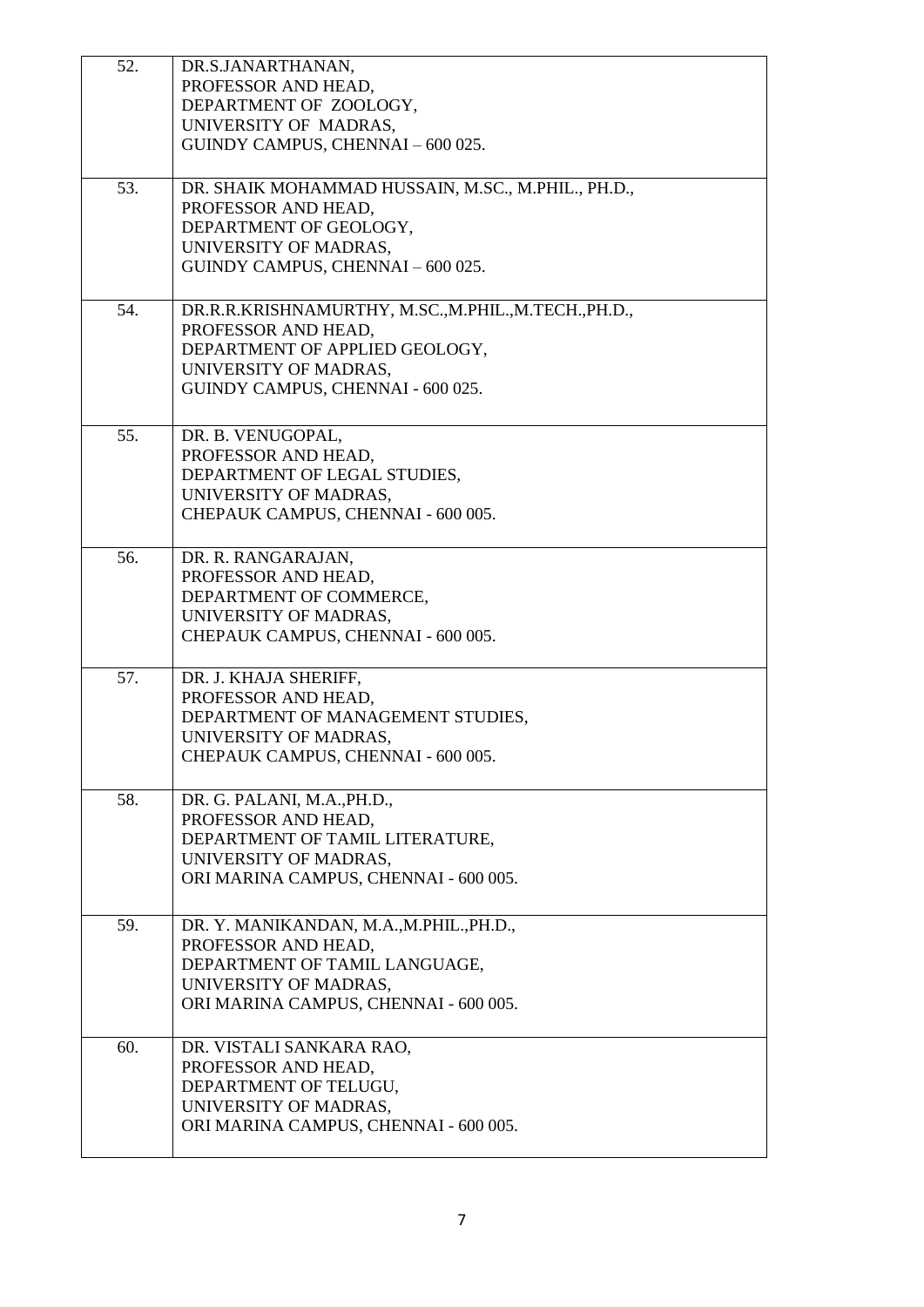| 61. | DR. TAMIL SELVI, M.A., PH.D.,                      |
|-----|----------------------------------------------------|
|     | PROFESSOR AND HEAD,                                |
|     | DEPARTMENT OF KANNADA,                             |
|     | UNIVERSITY OF MADRAS,                              |
|     | ORI MARINA CAMPUS, CHENNAI - 600 005.              |
|     |                                                    |
| 62. | DR.K.HABEEB AHMED,                                 |
|     | PROFESSOR AND HEAD,                                |
|     | DEPARTEMNT OF ARABIC, PERSIAN AND URDU,            |
|     | UNIVERSITY OF MADRAS,                              |
|     | ORI MARINA CAMPUS, CHENNAI - 600 005.              |
|     |                                                    |
| 63. | DR. CHITTI ANNAPURNA, M.A., M.PHIL., PH.D.,        |
|     | PROFESSOR AND HEAD,                                |
|     | DEPARTMENT OF HINDI,                               |
|     | UNIVERSITY OF MADRAS,                              |
|     | ORI MARINA CAMPUS, CHENNAI - 600 005.              |
|     |                                                    |
| 64. | DR.S.ARMSTRONG, M.A.,M.PHIL., PGCTE, PH.D.,        |
|     | PROFESSOR AND HEAD,                                |
|     | DEPARTMENT OF ENGLISH,                             |
|     | UNIVERSITY OF MADRAS,                              |
|     | CHEPAUK CAMPUS, CHENNAI - 600 005.                 |
|     |                                                    |
| 65. | DR. M. THAMILARASAN,                               |
|     | PROFESSOR AND HEAD,                                |
|     | DEPARTMENT OF SOCIOLOGY,                           |
|     | UNIVERSITY OF MADRAS,                              |
|     | CHEPAUK CAMPUS, CHENNAI - 600 005.                 |
|     |                                                    |
| 66. | DR. S. MANIVASAKAN, M.A., M.PHIL., PH.D.,          |
|     | PROFESSOR AND DIRECTOR,                            |
|     | UGC-CENTRE FOR SOUTH AND SOUTH EAST ASIAN STUDIES, |
|     | UNIVERSITY OF MADRAS.                              |
|     | CHEPAUK CAMPUS, CHENNAI - 600 005.                 |
|     |                                                    |
| 67. | DR. V. CHANDRAKUMAR. PH.D                          |
|     | PROFESSOR AND HEAD,                                |
|     | DEPARTMENT OF LIBRARY AND INFORMATION SCIENCE,     |
|     | UNIVERSITY OF MADRAS,                              |
|     | CHEPAUK CAMPUS, CHENNAI - 600 005.                 |
|     |                                                    |
| 68. | DR. V.P. MATHESWARAN,                              |
|     | PROFESSOR AND HEAD,                                |
|     | DEPARTMENT OF ADULT & CONTINUING EDUCATION,        |
|     | UNIVERSITY OF MADRAS,                              |
|     | CHEPAUK CAMPUS, CHENNAI - 600 005.                 |
|     |                                                    |
| 69. | DR.S.UTHAM KUMAR JAMADHAGNI, M.A., PH.D.,          |
|     | PROFESSOR AND HEAD,                                |
|     | DEPARTMENT OF DEFENCE & STRATEGIC STUDIES,         |
|     | UNIVERSITY OF MADRAS,                              |
|     | CHEPAUK CAMPUS, CHENNAI - 600 005.                 |
|     |                                                    |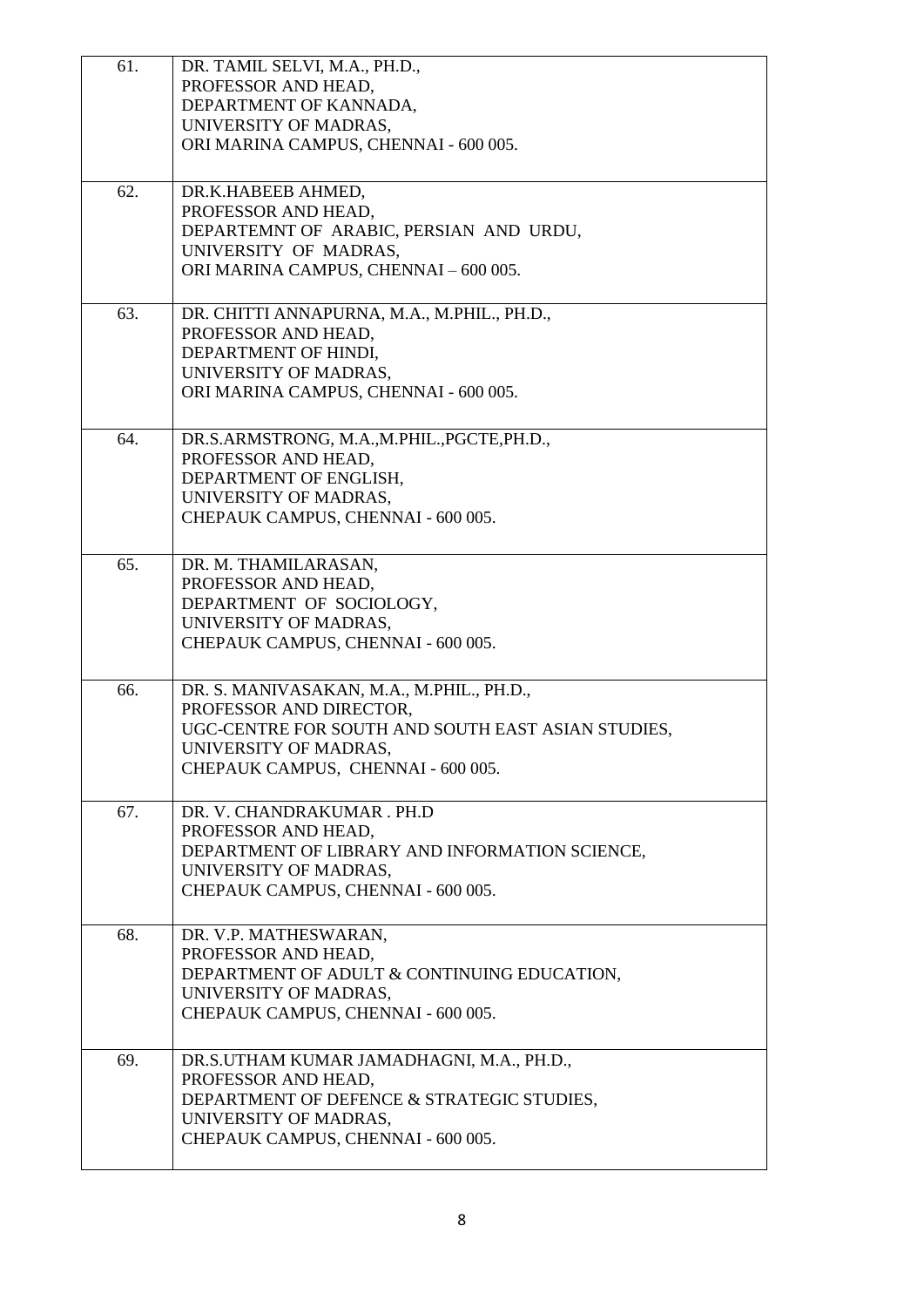| 70. | DR. R.JAGANATHAN, M.SC., PGDEE., PH.D.,             |
|-----|-----------------------------------------------------|
|     | PROFESSOR AND HEAD,                                 |
|     | DEPARTMENT OF GEOGRAPHY,                            |
|     | UNIVERSITY OF MADRAS,                               |
|     | GUINDY CAMPUS, CHENNAI - 600 025.                   |
|     |                                                     |
| 71. | DR. M. SRINIVASAN, M.A., PH.D.,                     |
|     | PROFESSOR AND HEAD,                                 |
|     | DEPARTMENT OF CRIMINOLOGY,                          |
|     | UNIVERSITY OF MADRAS,                               |
|     | CHEPAUK CAMPUS, CHENNAI - 600 005.                  |
|     |                                                     |
| 72. | DR. S.SARAVANAN, M.A., PH.D.,                       |
|     | PROFESSOR AND HEAD,                                 |
|     | DEPARTMENT OF SAIVA SIDDHANTHA,                     |
|     | UNIVERSITY OF MADRAS,                               |
|     | CHEPAUK CAMPUS, CHENNAI - 600 005.                  |
|     |                                                     |
| 73. | DR. P. THANGAVEL, M.SC., M.TECH., PH.D.,            |
|     | PROFESSOR AND HEAD,                                 |
|     | DEPARTMENT OF COMPUTER SCIENCE,                     |
|     | UNIVERSITY OF MADRAS,                               |
|     | GUINDY CAMPUS, CHENNAI - 600 025.                   |
|     |                                                     |
| 74. | DR. G. PATRICK, M.A., PH.D.,                        |
|     | PROFESSOR AND HEAD,                                 |
|     | DEPARTMENT OF CHRISTIAN STUDIES,                    |
|     | UNIVERSITY OF MADRAS,                               |
|     | CHEPAUK CAMPUS, CHENNAI - 600 005.                  |
|     |                                                     |
| 75. | DR. S. ELUMALAI, M.SC., PH.D.,                      |
|     | PROFESSOR AND HEAD,                                 |
|     | DEPARTMENT OF BIOTECHNOLOGY,                        |
|     | UNIVERSITY OF MADRAS,                               |
|     | GUINDY CAMPUS, CHENNAI - 600 025.                   |
| 76. | DR. V. MAHADEVAN, M.P.E.S., M.PHIL., PH.D.          |
|     | DIRECTOR OF PHYSICAL EDUCATION,                     |
|     | UNIVERSITY UNION,                                   |
|     | UNIVERSITY OF MADRAS,                               |
|     | CHETPET, CHENNAI - 600 031.                         |
|     |                                                     |
| 77. | DR. M. SURESH GANDHI, M.SC., M.PHIL., PH.D.,        |
|     | PROFESSOR AND HEAD I/C.,                            |
|     | CENTRE FOR ENVIRONMENTAL SCIENCES,                  |
|     | UNIVERSITY OF MADRAS,                               |
|     | GUINDY CAMPUS, CHENNAI - 600 025.                   |
|     |                                                     |
| 78. | DR. S. BALAKUMAR, M.SC., PH.D.,                     |
|     | PROFESSOR AND DIRECTOR,                             |
|     | NATIONAL CENTRE FOR NANOSCIENCE AND NANOTECHNOLOGY, |
|     | UNIVERSITY OF MADRAS,                               |
|     | GUINDY CAMPUS, CHENNAI - 600 025.                   |
|     |                                                     |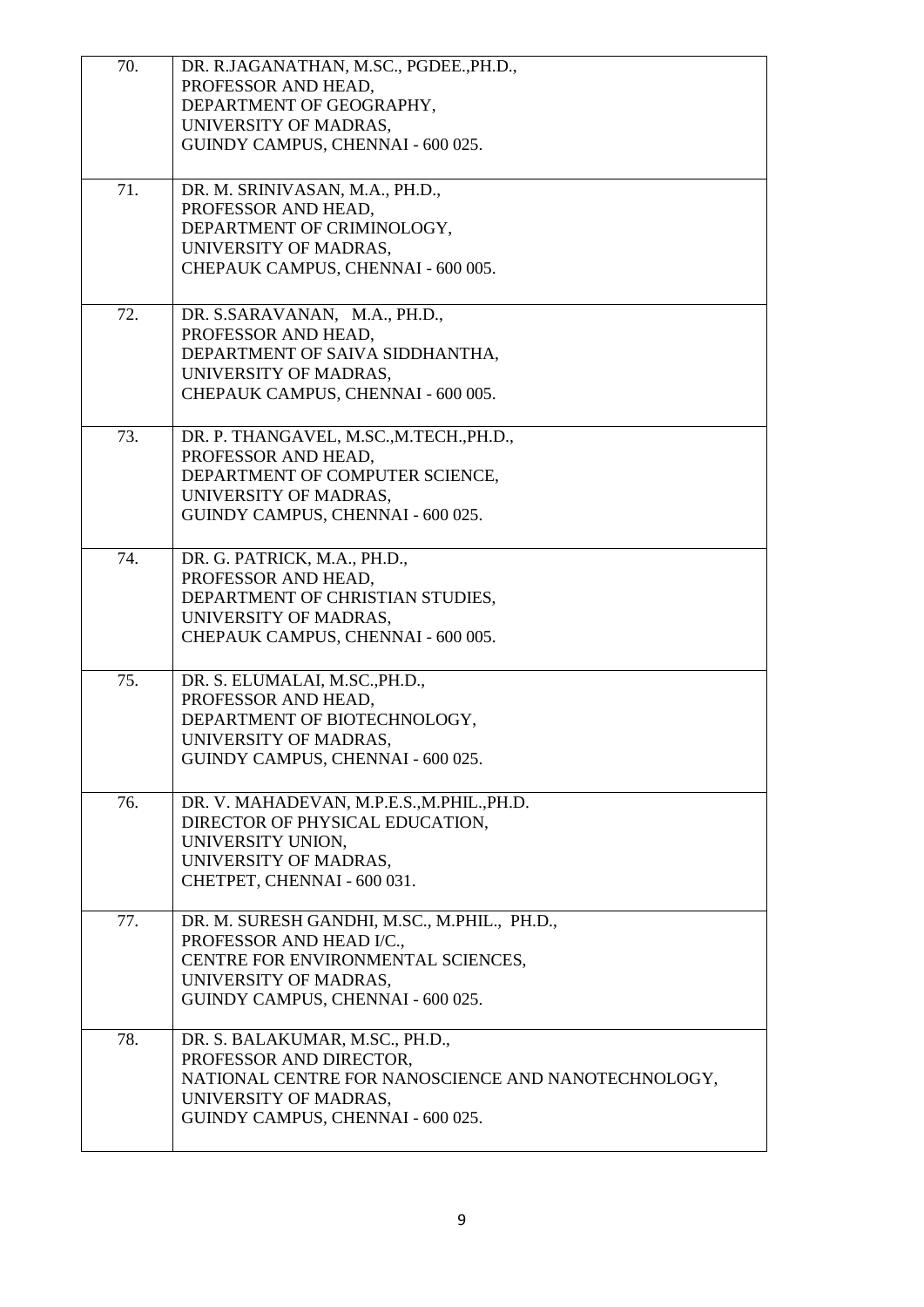| 79. | DR. G. ANBALAGAN,                              |
|-----|------------------------------------------------|
|     | PROFESSOR AND HEAD-IN-CHARGE,                  |
|     | DEPARTMENT OF MATERIAL SCIENCE,                |
|     | UNIVERSITY OF MADRAS,                          |
|     | <b>GUINDY CAMPUS,</b>                          |
|     | CHENNAI - 600 025.                             |
|     |                                                |
| 80. | DR. M. PRIYAMVADHA,                            |
|     | (PROFESSOR, DEPT. OF CRIMINOLOGY),             |
|     | PROFESSOR AND HEAD IN-CHARGE,                  |
|     | DEPARTMENT OF WOMEN'S STUDIES,                 |
|     | UNIVERSITY OF MADRAS,                          |
|     | CHEPAUK CAMPUS, CHENNAI - 600 005.             |
|     |                                                |
| 81. | DR.A.EKAMBARAM,                                |
|     | PROFESSOR AND HEAD-IN-CHARGE,                  |
|     | CENTRE FOR THE ENDANGERED LANGUAGES,           |
|     | UNIVERSITY OF MADRAS,                          |
|     | ORI MARINA CAMPUS,                             |
|     | CHENNAI - 600 005.                             |
| 82. | DR. G.SUDHANDIRAN, M.SC., PH.D.,               |
|     | (PROFESSOR, DEPT. OF BIOCHEMISTRY)             |
|     | PROFESSOR AND HEAD I/C.,                       |
|     | CENTRE FOR STEM CELL RESEARCH,                 |
|     | UNIVERSITY OF MADRAS,                          |
|     | GUINDY CAMPUS, CHENNAI - 600 025.              |
| 83. | DR. G.BHASKARAN, M.SC., M.PHIL., M.ED., PH.D., |
|     | PROFESSOR AND HEAD I/C.,                       |
|     | CENTRE FOR WATER RESOURCE MANAGEMENT,          |
|     | UNIVERSITY OF MADRAS,                          |
|     | GUINDY CAMPUS, CHENNAI - 600 025.              |
| 84. | DR. S.THENMOZHI, M.A., PH.D.,                  |
|     | PROFESSOR AND HEAD I/C.,                       |
|     | DEPARTMENT OF COUNSELLING PSYCHOLOGY,          |
|     | UNIVERSITY OF MADRAS,                          |
|     | CHEPAUK CAMPUS, CHENNAI - 600 005.             |
|     |                                                |
| 85. | DR.V.BHUVARAHAMURTHY, M.SC., PH.D.,            |
|     | PROFESSOR AND HEAD,                            |
|     | DEPARTMENT OF MEDICAL BIOCHEMISTRY,            |
|     | UNIVERSITY OF MADRAS,                          |
|     | TARAMANI CAMPUS, CHENNAI - 600 113.            |
|     |                                                |
| 86. | DR. V. SANKAR, M.SC., PH.D.,                   |
|     | PROFESSOR AND HEAD,                            |
|     | DEPARTMENT OF ANATOMY,                         |
|     | UNIVERSITY OF MADRAS,                          |
|     | TARAMANI CAMPUS, CHENNAI - 600 113.            |
| 87. | DR. R. RAVINDRAN, M.SC., M.PHIL., PH.D., M.D., |
|     | PROFESSOR AND HEAD,                            |
|     | DEPARTMENT OF PHYSIOLOGY,                      |
|     | UNIVERSITY OF MADRAS,                          |
|     | TARAMANI CAMPUS, CHENNAI - 600 113             |
|     |                                                |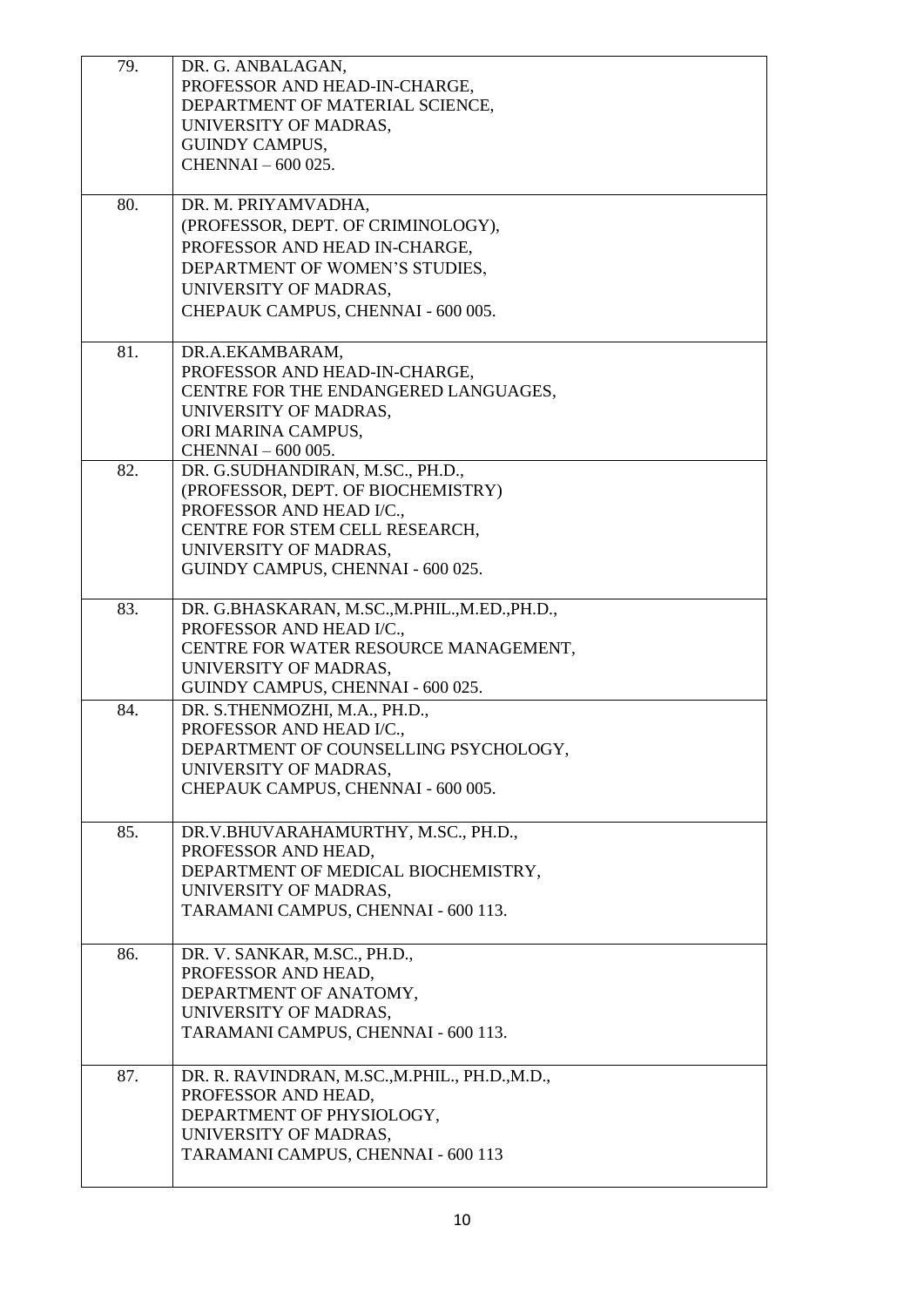| 88. | DR. M. ELANCHEZHIYAN,                         |
|-----|-----------------------------------------------|
|     | PROFESSOR AND HEAD,                           |
|     | DEPARTMENT OF MICROBIOLOGY,                   |
|     | UNIVERSITY OF MADRAS,                         |
|     | TARAMANI CAMPUS, CHENNAI - 600 113.           |
|     |                                               |
| 89. | DR. P. KALAISELVI,                            |
|     | (PROFESSOR, DEPT. OF MEDICAL BIOCHEMISTRY),   |
|     | PROFESSOR AND HEAD I/C.,                      |
|     | DEPARTMENT OF PATHOLOGY,                      |
|     | UNIVERSITY OF MADRAS,                         |
|     | TARAMANI CAMPUS, CHENNAI - 600 113            |
| 90. | DR. B. RAVI SANKAR, M.SC., PH.D.,             |
|     | PROFESSOR AND HEAD,                           |
|     | DEPARTMENT OF ENDOCRINOLOGY,                  |
|     | UNIVERSITY OF MADRAS,                         |
|     | TARAMANI CAMPUS, CHENNAI - 600 113.           |
|     |                                               |
| 91. | DR. A.K. MUNIRAJAN, M.SC., M.PHIL., PH.D.,    |
|     | PROFESSOR AND HEAD,                           |
|     | DEPARTMENT OF GENETICS,                       |
|     | UNIVERSITY OF MADRAS,                         |
|     | TARAMANI CAMPUS, CHENNAI - 600 113.           |
|     |                                               |
| 92. | DR. D. KARTHIKEYAN, I.A.S.,                   |
|     | PRINCIPAL SECRETARY TO GOVERNMENT,            |
|     | DEPARTMENT OF HIGHER EDUCATION,               |
|     | GOVERNMENT OF TAMILNADU,                      |
|     | SECRETARIAT, CHENNAI - 600 009.               |
|     |                                               |
| 93. | DR. J. RADHAKRISHNAN, I.A.S.,                 |
|     | PRINCIPAL SECRETARY TO GOVERNMENT,            |
|     | DEPARTMENT OF HEALTH AND FAMILY WELFARE,      |
|     | GOVERNMENT OF TAMIL NADU,                     |
|     | SECRETARIAT, CHENNAI - 600 009.               |
|     |                                               |
| 94. | THIRU. B.KARTHIKEYAN, B.L.,                   |
|     | SECRETARY TO GOVERNMENT (LEGAL AFFAIRS),      |
|     | DEPARTMENT OF LAW,                            |
|     | GOVERNMENT OF TAMIL NADU,                     |
|     | SECRETARIAT, CHENNAI - 600 009.               |
|     |                                               |
| 95. | PROF.(DR.) C.CHOCKALINGAM, M.A.,M.L., PH.D.,  |
|     | DIRECTOR OF LEGAL STUDIES,                    |
|     | DIRECTORATE OF LEGAL STUDIES,                 |
|     | PURASAWALKKAM HIGH ROAD,                      |
|     | KILPAUK,                                      |
|     | CHENNAI-600 010.                              |
| 96. | DR. S. SANTHOSH BABOO, M.SC., PH.D., SLET.,   |
|     |                                               |
|     | PRINCIPAL,                                    |
|     | DWARAKA DOSS GOVERDHAN DOSS VAISHNAV COLLEGE, |
|     | GOKUL BAGH, 833 PERIYAR E.V.R. HIGH ROAD,     |
|     | ARUMBAKKAM,                                   |
|     | CHENNAI - 600 106.                            |
|     |                                               |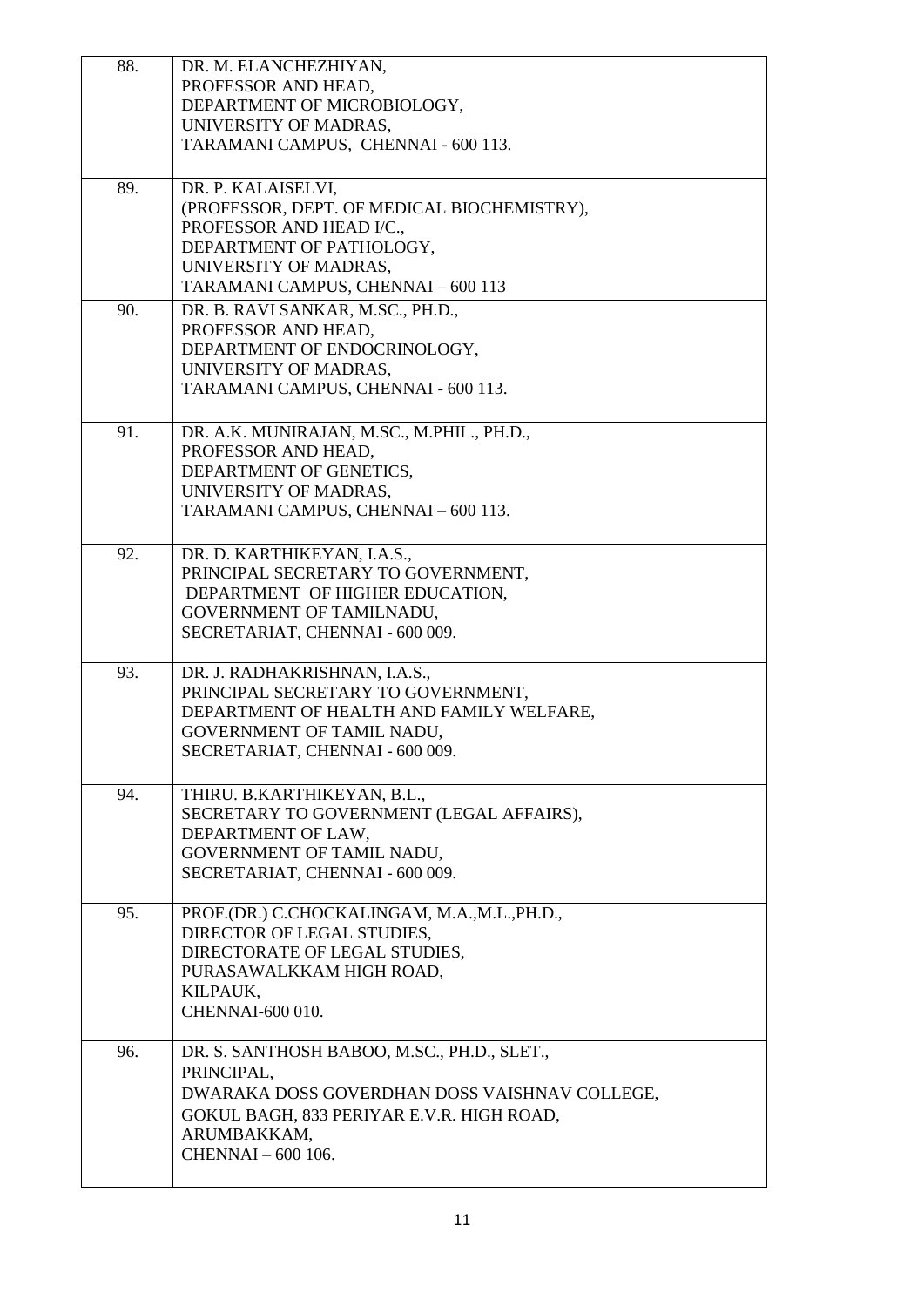| 97.  | DR.T.P. RADHAKRISHNAN, M.A., PH.D.,<br>PRINCIPAL,<br>THE MADRAS SANSKRIT COLLEGE & S.S.V. PATASALA,<br>84, ROYAPETTAH HIGH ROAD,<br>MYLAPORE, CHENNAI - 600 004.                       |
|------|----------------------------------------------------------------------------------------------------------------------------------------------------------------------------------------|
| 98.  | PROF. DR. SARIT KUMAR DAS,<br>PROFESSOR, H.T.T.P. LAB.,<br>DEPARTMENT OF MECHANICAL ENGINEERING,<br>I.I.T. MADRAS,<br>CHENNAI - 600 036.                                               |
| 99.  | PROF. DR. R. BHAVANI,<br>ASSOCIATE PROFESSOR AND H.O.D.,<br>DEPARTMENT OF CHEMISTRY,<br>GOVERNMENT ARTS COLLEGE FOR MEN,<br>NANDANAM, CHENNAI - 600 035.                               |
| 100. | DR. N. ANANDAVALLI,<br>DIRECTOR,<br>CSIR - STRUCTURAL ENGINEERING RESEARCH CENTRE,<br>CSIR CAMPUS,<br>TARAMANI CHENNAI - 600 113.                                                      |
| 101. | DR. D. SATHIYAVAN, PH.D.,<br>ASSOCIATE PROFESSOR AND HEAD I/C.,<br>DEPARTMENT OF ECONOMETRICS,<br>UNIVERSITY OF MADRAS,<br>CHEPAUK CAMPUS, CHENNAI - 600 005.                          |
| 102. | DR.MARY ANGELINE, MSW, PGDHRM, PH.D<br>PRINCIPAL,<br>NAZARETH COLLEGE OF ARTS AND SCIENCE,<br>KOVILPATHAGAI MAIN ROAD,<br>KANNADAPALAYAM, VELLANOOR POST,<br>AVADI, CHENNAI - 600 062. |
| 103. | DR. M.SIVARAJAN, M.A, M.PHIL., PH.D., M.B.A., M.PHIL.,<br>PRINCIPAL,<br>MAR GREGORIOS COLLEGE OF ARTS AND SCIENCE,<br>BLOCK NO.8, COLLEGE ROAD,<br>MOGAPPAIR WEST, CHENNAI - 600 037.  |
| 104. | DR.R.KRISHNAMURTHY,<br>ASSISTANT PROFESSOR, DEPARTMENT OF ZOOLOGY,<br>GOVERNMENT ARTS COLLEGE FOR MEN (AUTONOMOUS),<br>NANDANAM, CHENNAI-600 035.                                      |
| 105. | DR.G.RAMACHANDRAN,<br>ASSISTANT PROFESSOR, DEPARTMENT OF CHEMISTRY,<br>DR.AMBEDKAR GOVERNMENT ARTS COLLEGE(AUTONOMOUS),<br>VYASARPADI, CHENNAI-600 039.                                |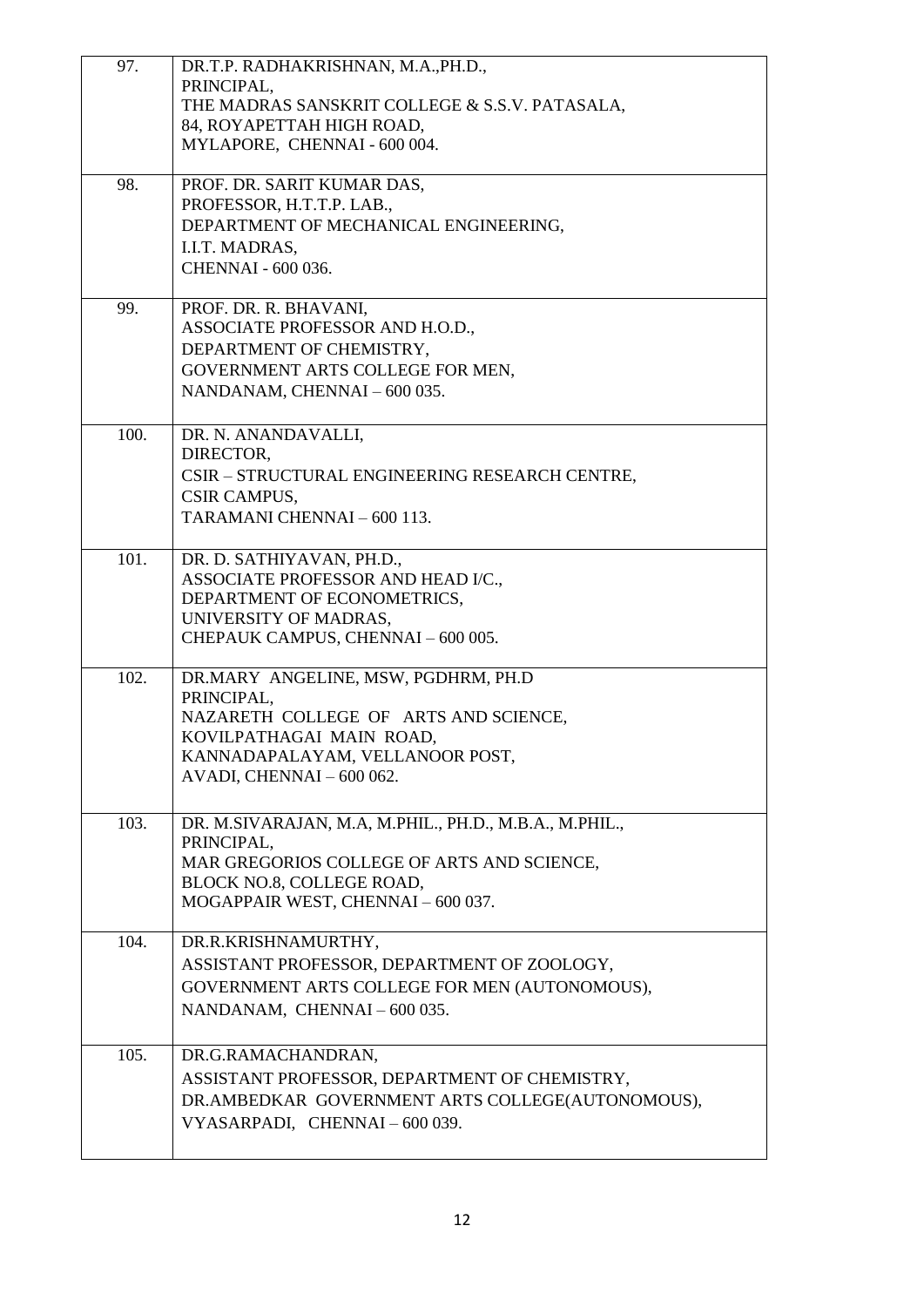| 106. | DR. P. GUHAN, M.C.A., M.PHIL., PH.D.,<br>PRINCIPAL,<br>JAYA COLLEGE OF ARTS AND SCIENCE,      |
|------|-----------------------------------------------------------------------------------------------|
|      | C.T.H. ROAD, THIRUNINRAVUR,<br>$PINCODE - 602024.$                                            |
| 107. | DR. G.RENGARAJU,                                                                              |
|      | ASSISTANT PROFESSOR, DEPARTMENT OF HISTORY,<br>RAJESWARI VEDHACHALAM GOVERNMENT ARTS COLLEGE, |
|      | CHENGALPATTU - 603 001.                                                                       |
| 108. | DR. N.C. MIRAKAMAL, M.A., M.PHIL., PH.D.,<br>ASSISTANT PROFESSOR AND HEAD I/C.,               |
|      | DEPARTMENT OF FRENCH,                                                                         |
|      | UNIVERSITY OF MADRAS,<br>CHEPAUK CAMPUS, CHENNAI - 600 005.                                   |
|      |                                                                                               |
| 109. | DR. SAMBAMURTHY PADMAVATHI, M.COM., SLST, M.PHIL., PH.D.,<br>PRINCIPAL,                       |
|      | SHRI SHANKARLAL SUNDARBAI SHASUN                                                              |
|      | JAIN COLLEGE FOR WOMEN,<br>NO.3, MADLEY ROAD,                                                 |
|      | T.NAGAR, CHENNAI - 600 017.                                                                   |
| 110. | DR. A.SUBRAMANIAN,                                                                            |
|      | ASSISTANT PROFESSOR AND HEAD I/C.,<br>DEPARTMENT OF EDUCATION,                                |
|      | UNIVERSITY OF MADRAS,<br>CHEPAUK CAMPUS, CHENNAI - 600 005.                                   |
|      |                                                                                               |
| 111. | THIRU. A. VETRIAZHAGAN,<br>MEMBER OF LEGISLATIVE ASSEMBLY (VILLIVAKKAM),                      |
|      | NO.58, ASPIRAN GARDEN, 2 <sup>ND</sup> STREET,                                                |
|      | KILPAUK, CHENNAI -600 010.                                                                    |
| 112. | THIRU. V.G. RAJENDRAN,                                                                        |
|      | MEMBER OF LEGISLATIVE ASSEMBLY (TIRUVALLUR),<br>NO.1, V.G.R. GARDEN, V.G.R. NAGAR,            |
|      | PANDUR, TIRUVALLUR - 631 203.                                                                 |
| 113. | THIRU. JOSEPH SAMUEL,                                                                         |
|      | MEMBER OF LEGISLATIVE ASSEMBLY (AMBATTUR),<br>NO.14 / 86, NEHRU STREET, TEACHERS COLONY,      |
|      | AMBATTUR, CHENNAI - 600 053.                                                                  |
| 114. | THIRU. IDREAM R. MURTHY,                                                                      |
|      | MEMBER OF LEGISLATIVE ASSEMBLY (ROYAPURAM),<br>OLD NO. 23, NEW NO. 3, VEERASAMY STREET,       |
|      | ROYAPURAM, CHENNAI-600 013.                                                                   |
| 115. | THIRU. G. SENDHIL KUMAR,                                                                      |
|      | MEMBER OF LEGISLATIVE ASSEMBLY (VANIYAMBADI),<br>NO.118, PETVEPPAMPATTU VILLAGE,              |
|      | VALLIPATTU POST,                                                                              |
|      | VANIYAMBADI, TIRUPATHUR - 635 752.                                                            |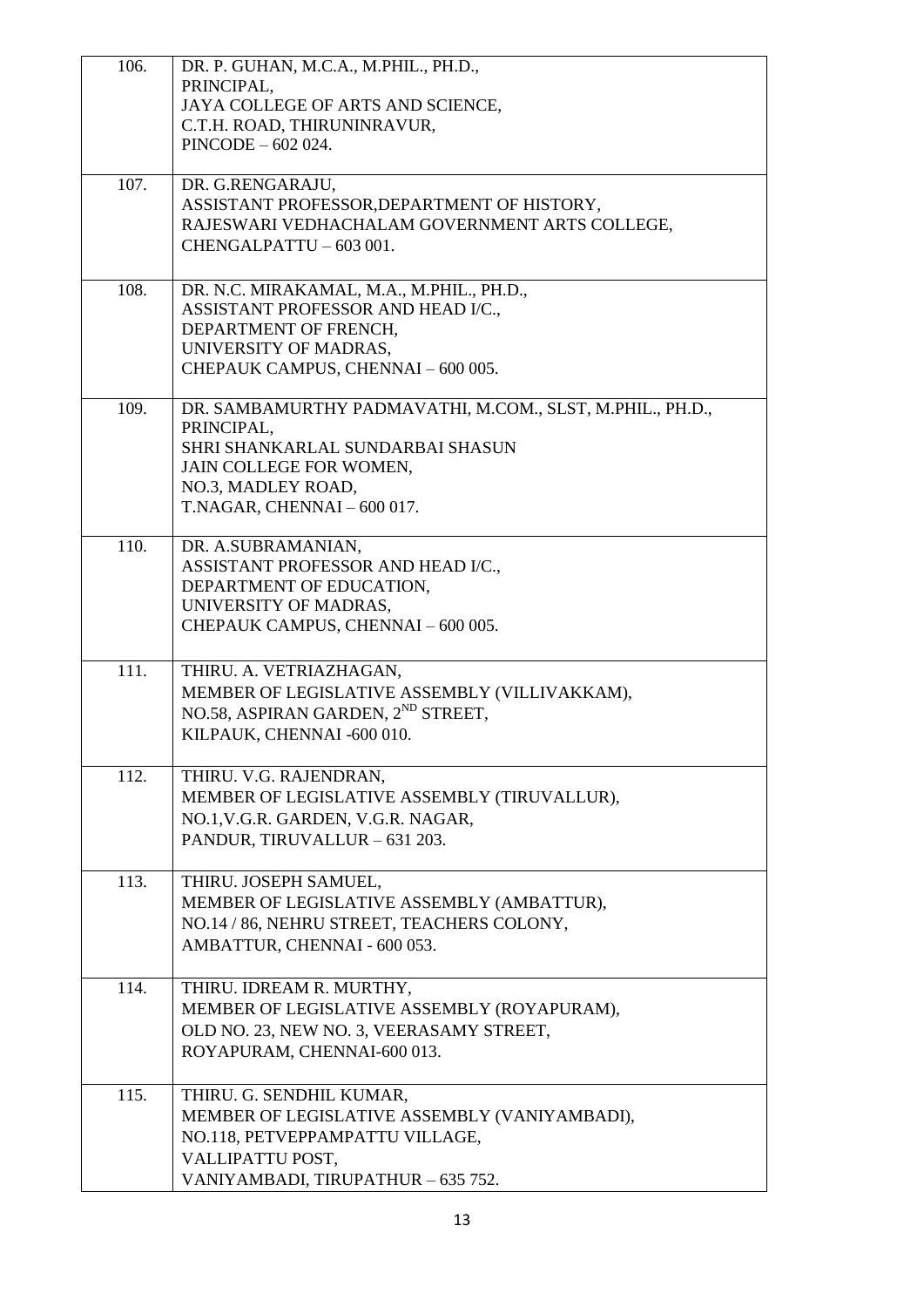| 116. | TMT. K. MARAGATHAM KUMARAVEL,                                  |
|------|----------------------------------------------------------------|
|      | MEMBER OF LEGISLATIVE ASSEMBLY (MADURANTAKAM),                 |
|      | NO.1/241, ESWARAN KOIL STREET, SENGANMAL,                      |
|      | THAIYUR VILLAGE, KELAMBAKKAM POST,                             |
|      | THIRUPORUR TALUK, CHENGALPATTU DISTRICT.                       |
|      |                                                                |
| 117. | DR. C. KUMARAVELU,                                             |
|      | SENIOR PRINCIPAL SCIENTIST,                                    |
|      |                                                                |
|      | CSIR - CENTRAL ELECTRONIC ENGINEERING                          |
|      | RESEARCH INSTITUTE (CEERI),                                    |
|      | CHENNAI CENTRE, CSIR MADRAS COMPLEX, TTTI POST,                |
|      | TARAMANI, CHENNAI - 600 113.                                   |
|      |                                                                |
| 118. | DR. C.K. MADHESWARAN,                                          |
|      | SENIOR PRINCIPAL SCIENTIST,                                    |
|      | ADVANCED SEISMIC TESTING AND RESEARCH LABORATORY,              |
|      | STRUCTURAL ENGINEERING RESEARCH CENTRE,                        |
|      | CSIR CAMPUS, TARAMANI, CHENNAI - 600 113.                      |
|      |                                                                |
| 119. | DR. P. INDIRA,                                                 |
|      | ASSOCIATE PROFESSOR,                                           |
|      | DEPARTMENT OF PLANT BIOLOGY AND                                |
|      | PLANT BIO-TECHNOLOGY,                                          |
|      | QUAID-E-MILLAT GOVERNMENT COLLEGE FOR WOMEN,                   |
|      | CHENNAI-600 002.                                               |
|      |                                                                |
| 120. | DR. M. THIRUNAVOUKKARASU,                                      |
|      |                                                                |
|      | SENIOR PRINCIPAL SCIENTIST AND HEAD,                           |
|      | CSIR, NATIONAL ENVIRONMENTAL<br>ENGINEERING<br><b>RESEARCH</b> |
|      |                                                                |
|      | INSTITUTE, CHENNAI ZONAL CENTRE,                               |
|      | TARAMANI, CHENNAI - 600 113.                                   |
|      |                                                                |
| 121. | DR. V. MANGAIYARKARASI,                                        |
|      | PROFESSOR,                                                     |
|      | DEPARTMENT OF SPORTS MANAGEMENT AND                            |
|      | SPORTS PSYCHOLOGY & SOCIOLOGY,                                 |
|      | TAMIL NADU PHYSICAL EDUCATION AND                              |
|      | SPORTS UNIVERSITY,                                             |
|      | MELAKOTTIYUR, CHENNAI - 600 127.                               |
|      |                                                                |
| 122. | DR. V.MATHIVANAN,                                              |
|      | ASSISTANT PROFESSOR,                                           |
|      | PG & RESEARCH, DEPARTMENT OF ZOOLOGY,                          |
|      | DR. AMBEDKAR GOVERNMENT ARTS COLLEGE,                          |
|      | VYASARPADI, CHENNAI - 600 039.                                 |
|      |                                                                |
| 123. | DR. K.KANNADASAN,                                              |
|      | SPORTS SECRETARY & ASSISTANT PROFESSOR,                        |
|      | DEPARTMENT OF PSYCHOLOGY & SOCIOLOGY,                          |
|      | TAMIL NADU PHYSICAL EDUCATION & SPORTS UNIVERSITY,             |
|      | MELAKOTTAIYUR, CHENNAI - 600 127.                              |